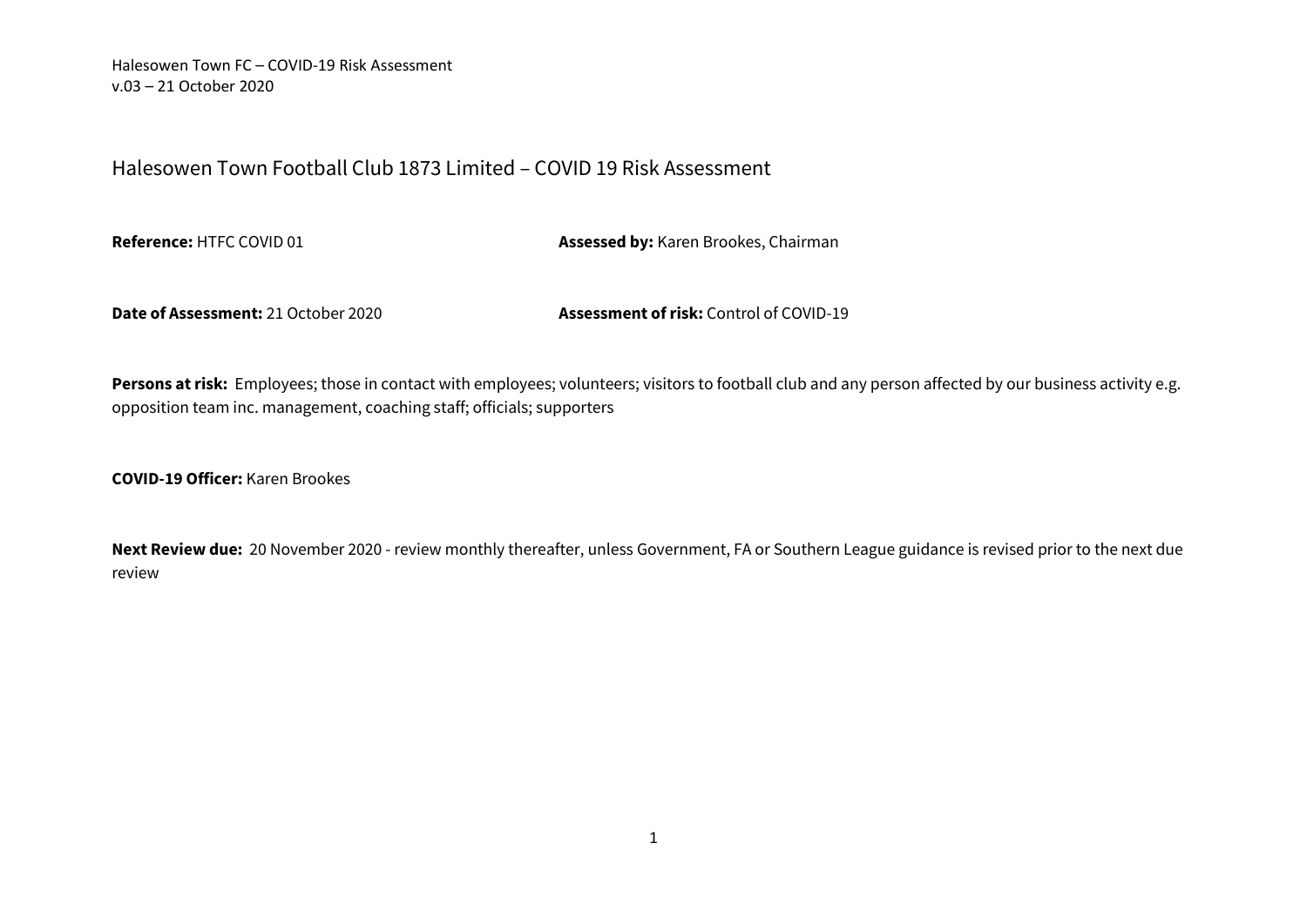| What is<br>the risk/            | Who<br>might be                                                | <b>Initial</b><br><b>Risk</b> | <b>Controls being implemented to</b><br>reduce risk                                                                                                                                                                                                                                                                | Any additional<br>controls required                                                                                                            | <b>Residual</b><br><b>Risk Rating</b> | <b>Action by</b><br>whom?       | <b>Action</b><br>by | <b>Date</b><br>complete |
|---------------------------------|----------------------------------------------------------------|-------------------------------|--------------------------------------------------------------------------------------------------------------------------------------------------------------------------------------------------------------------------------------------------------------------------------------------------------------------|------------------------------------------------------------------------------------------------------------------------------------------------|---------------------------------------|---------------------------------|---------------------|-------------------------|
| hazard?<br>Social<br>Distancing | harmed?<br><b>Users</b><br>Volunteers<br>Employees<br>Visitors | <b>Rating</b><br>High         | All reasonable steps to be taken to ensure<br>a 2m distance can be maintained between<br>employees/visitors on site - this includes:                                                                                                                                                                               | Monitor<br>effectiveness,<br>especially at peak<br>times                                                                                       | Low                                   | Dave Hawley<br>& John<br>Cooper | when?<br>4.7.20     | 4.7.20                  |
|                                 |                                                                |                               | Provision of signage to direct individuals<br>Regulate entry to social club and other<br>facilities e.g. one- way separate entrance<br>and exits; one-way arrow markings used to<br>outline designated route; control numbers<br>entering (steward controlling flow at<br>entrance and capturing QR Code / track & | Train volunteers to<br>promote<br>compliance to<br>facility users<br>Train volunteers to<br>report / deal with<br>issues of non-<br>compliance |                                       |                                 |                     |                         |
|                                 |                                                                |                               | trace required data)<br>2m social distancing markers placed on<br>the floor namely, queuing e.g. turnstiles;<br>entrance to social club; café serving hatch;<br>shop; programme hut; Board<br>Room/Sponsors Lounge; Limited use of<br>toilet facilities at any one time                                            | Regular checks<br>(before every use)<br>guidance posters<br>and signage is in<br>place                                                         |                                       |                                 |                     |                         |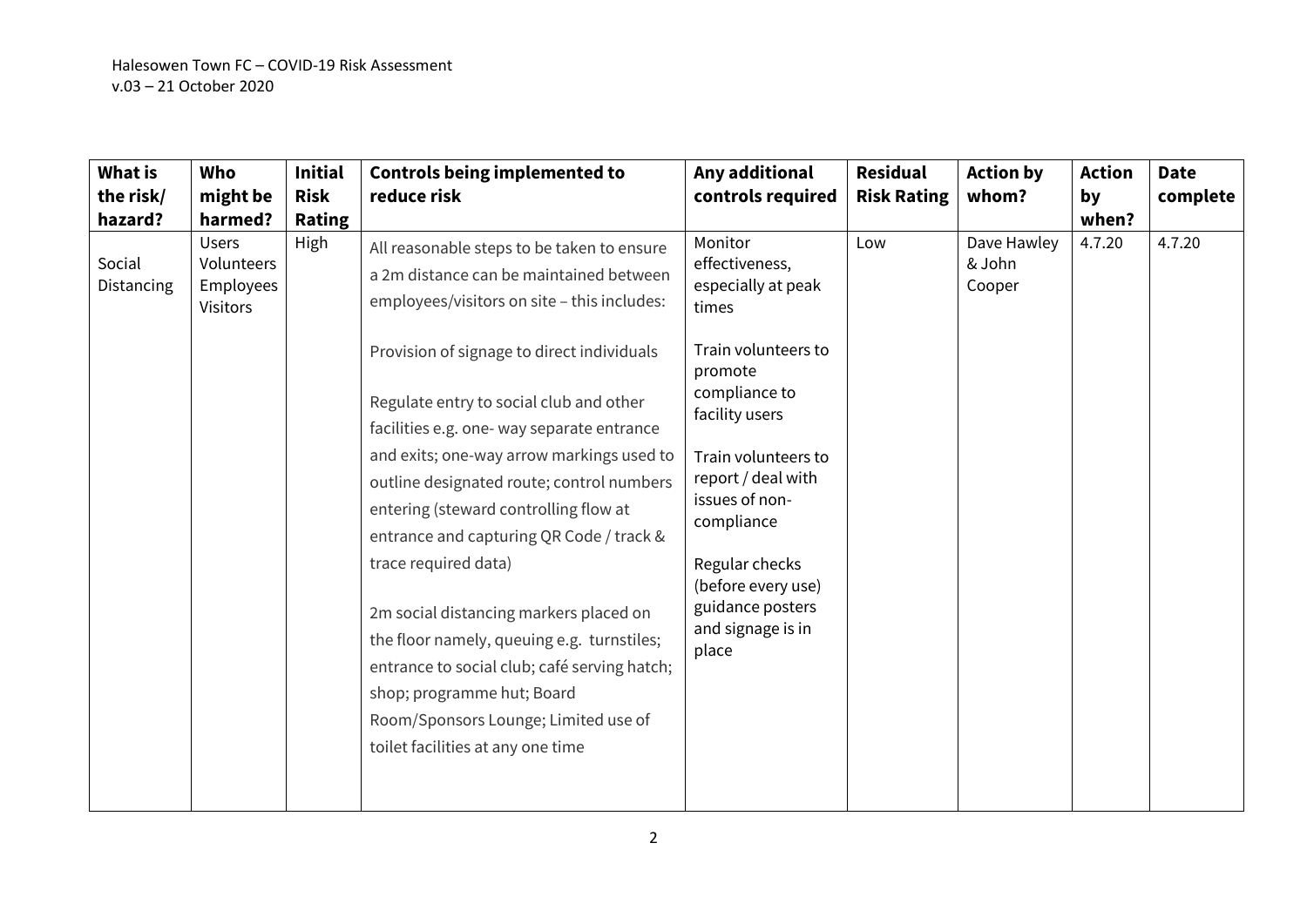|  | Using designated drop off / delivery points                                                                                                                                                 |  |  |  |
|--|---------------------------------------------------------------------------------------------------------------------------------------------------------------------------------------------|--|--|--|
|  | If meetings take place in person, social<br>distancing measures shall be maintained<br>throughout e.g. Committee Meetings; Fans<br>Forums                                                   |  |  |  |
|  | During meetings, equipment will not be<br>shared, and hand sanitiser will be available                                                                                                      |  |  |  |
|  | Details of what should be done to assist<br>with social distancing has been<br>communicated to all volunteers & visitors                                                                    |  |  |  |
|  | Restrictions on number of users of the<br>social club i.e. a maximum of 24 to be<br>seated inside; masks to be worn to move in<br>or out of any building e.g. social club /                 |  |  |  |
|  | board room / shop<br>Any information regarding social<br>distancing, which is relevant to visitors,<br>will be communicated to visitors by Club<br>Secretary or other individual organising |  |  |  |
|  | the visit                                                                                                                                                                                   |  |  |  |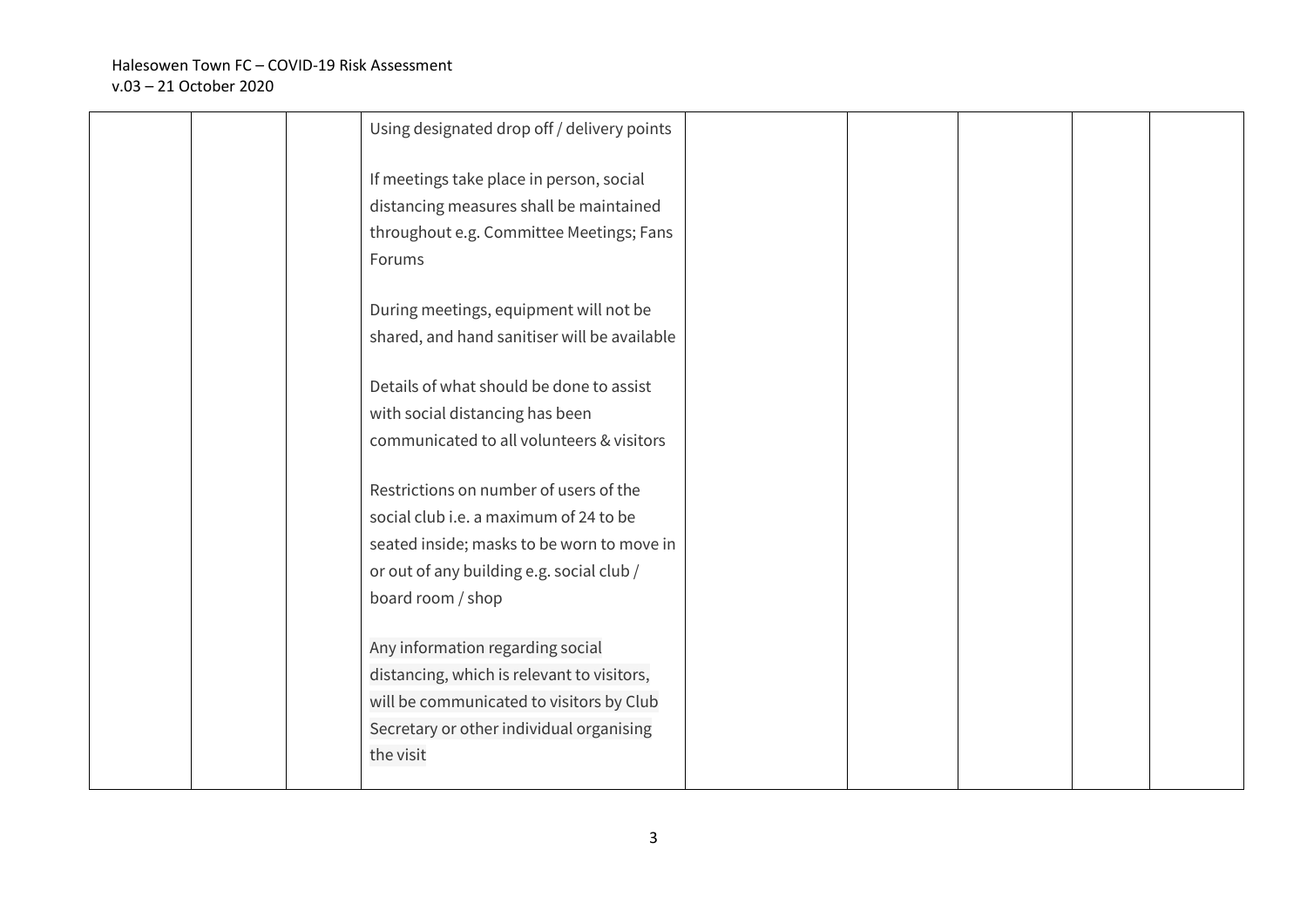| Promoting<br>good<br>hygiene               | <b>Users</b><br>Volunteers<br>Employees<br><b>Visitors</b><br>e.g.<br>officials | High   | Provision of additional hand sanitisers at<br>the entrance and exit of the social club<br>Signage of where individuals can wash<br>their hands e.g. toilets | Regular check of<br>toilet/handwashing<br>facilities e.g. soap;<br>water; hand<br>sanitiser and paper<br>towels                                   | Low | Karen<br>Brookes &<br>Dominique<br>Low     | 4.7.20 | 4.7.20  |
|--------------------------------------------|---------------------------------------------------------------------------------|--------|-------------------------------------------------------------------------------------------------------------------------------------------------------------|---------------------------------------------------------------------------------------------------------------------------------------------------|-----|--------------------------------------------|--------|---------|
|                                            |                                                                                 |        | All handwashing stations are in good<br>working order with soap, water, hand<br>sanitiser and disposable hand towels                                        | Regular checks<br>(before every use)<br>guidance posters<br>and signage is in<br>place                                                            |     |                                            |        |         |
|                                            |                                                                                 |        | Display hygiene standards poster and<br>signage to promote good hygiene                                                                                     | Train all volunteers<br>on new protocols<br>and the importance<br>of good hygiene                                                                 |     |                                            |        |         |
| Keep<br>facilities &<br>equipment<br>clean | <b>Users</b><br>Volunteers<br>Employees<br><b>Visitors</b><br>e.g.<br>officials | Medium | Regular cleaning of social club and all<br>other facilities:<br>Frequent cleaning before every use and<br>throughout use                                    | Regularly check of<br>stock of all cleaning<br>products<br>Regular emptying of<br>all waste facilities<br>e.g. when full or at<br>the end of each | Low | Dave & Matt<br>Hawley,<br>Dominique<br>Low | 4.7.20 | Ongoing |
|                                            |                                                                                 |        | Specifically, covering door handles;<br>hand/grab rails;                                                                                                    | match/event                                                                                                                                       |     |                                            |        |         |
|                                            |                                                                                 |        | Increase number of waste bins                                                                                                                               | Train all volunteers<br>on Public Health<br>England guidance                                                                                      |     |                                            |        |         |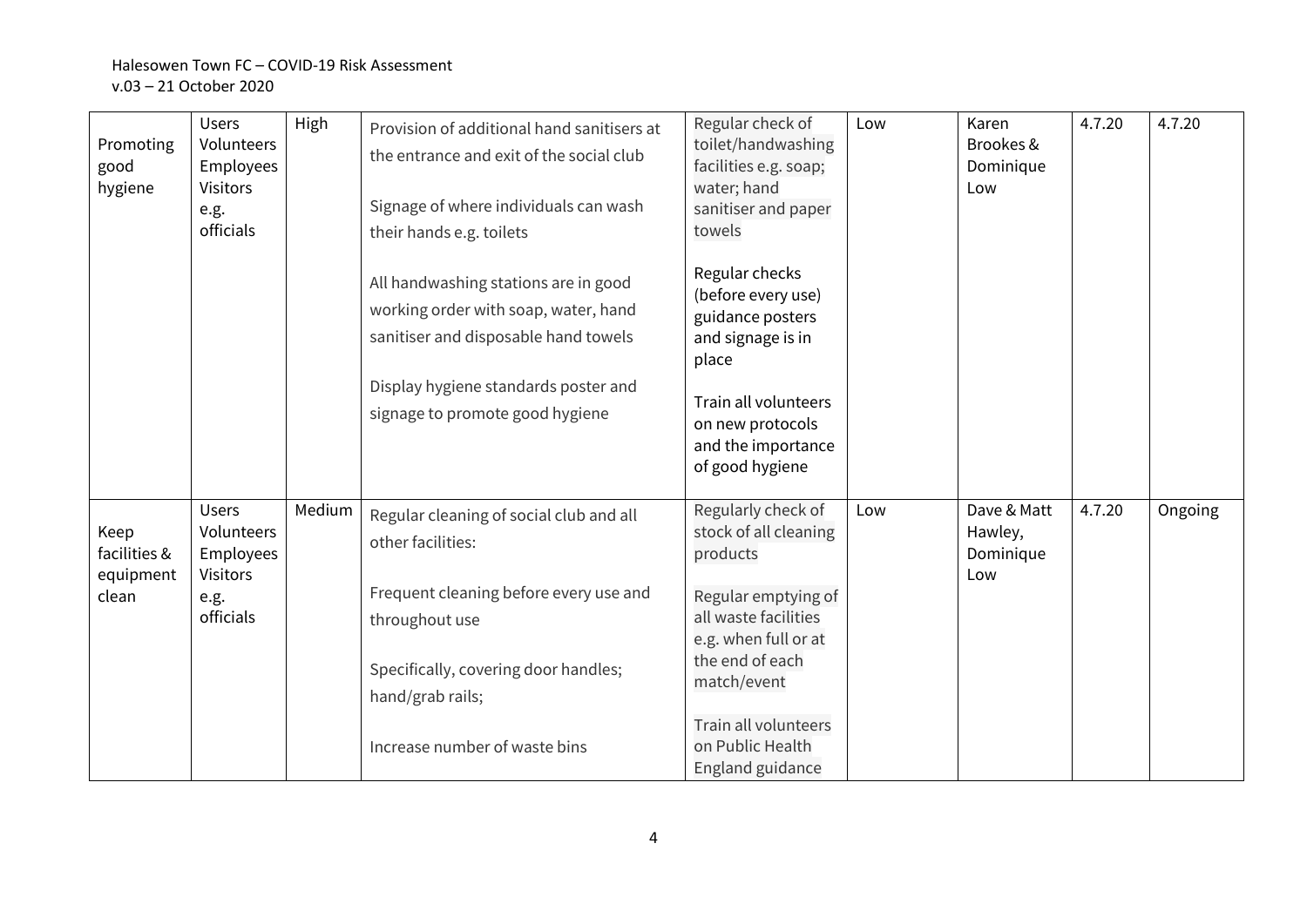|                                                 |                                                                                 |        | Follow Public Health England guidance if a<br>COVID-19 case is reported                                                                                                                                                                                                                                                                                                                             | for reported COVID-<br>19 cases              |     |                         |                                                                             |         |
|-------------------------------------------------|---------------------------------------------------------------------------------|--------|-----------------------------------------------------------------------------------------------------------------------------------------------------------------------------------------------------------------------------------------------------------------------------------------------------------------------------------------------------------------------------------------------------|----------------------------------------------|-----|-------------------------|-----------------------------------------------------------------------------|---------|
| Accidents /<br>Security &<br>Other<br>Incidents | <b>Users</b><br>Volunteers<br>Employees<br><b>Visitors</b><br>e.g.<br>officials | Low    | During incidents, safety will be prioritised<br>In an emergency (fire, accident) people do<br>not have to stay 2m apart if it would be<br>unsafe<br>People involved in the provision of<br>assistance to others (First aiders; Physio)<br>should pay particular attention to<br>sanitation measures e.g. use of gloves and<br>face covering and immediately afterwards,<br>including washing hands; | Awareness for all<br>employees &<br>visitors | Low | Dominque<br>Low         | 4.7.20<br>Opening<br>social<br>club<br>1.8.20<br>first<br>friendly<br>match | Ongoing |
| Information<br>& Training                       | <b>Users</b><br>Volunteers<br>Employees<br><b>Visitors</b>                      | Medium | Management regularly check, review and<br>act on information supplied by the<br>Government<br>Any information obtained is cascaded<br>down to employees via internal<br>communications channels                                                                                                                                                                                                     |                                              | Low | Karen<br><b>Brookes</b> | 4.7.20                                                                      | Ongoing |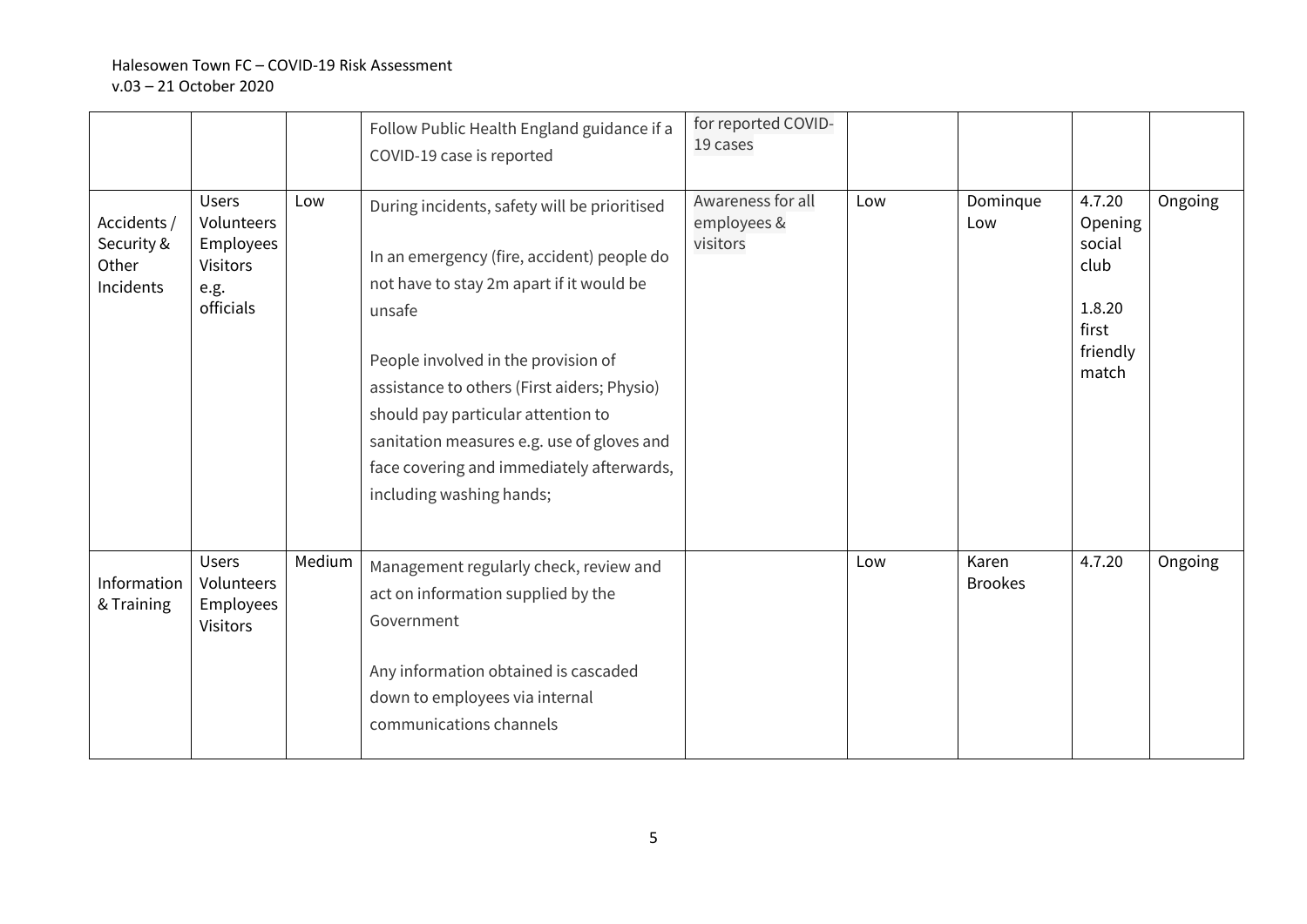|         |                                                            |      | Continual monitoring to ensure social<br>distancing guidelines are being adhered to<br>Employees/Volunteers are provided with<br>information and training in the form of:<br>Risk assessment<br>Safety signs, posters and notices<br>Training as required e.g. returning to work<br>Regular announcement over sound system |                                                                                                                                                                                                                   |        |                                                                                                                      |         |         |
|---------|------------------------------------------------------------|------|----------------------------------------------------------------------------------------------------------------------------------------------------------------------------------------------------------------------------------------------------------------------------------------------------------------------------|-------------------------------------------------------------------------------------------------------------------------------------------------------------------------------------------------------------------|--------|----------------------------------------------------------------------------------------------------------------------|---------|---------|
|         |                                                            |      | to supporters/visitors etc                                                                                                                                                                                                                                                                                                 |                                                                                                                                                                                                                   |        |                                                                                                                      |         |         |
| Welfare | <b>Users</b><br>Volunteers<br>Employees<br><b>Visitors</b> | High | All players, officials, coaches, volunteers<br>are expected to undergo a self-assessment<br>for any COVID-19 symptoms and no-one<br>should leave home if they or someone they<br>live with any of the following:<br>A high temperature (above 37.8<br>degree C)<br>A new, continuous cough                                 | If advised that an<br>employee/volunteer<br>or visitor has<br>developed COVID-<br>19 and were<br>recently on our<br>premises (including<br>where an<br>employee/volunteer<br>has visited other<br>facilities e.g. | Medium | Keith<br>McKenna-<br>discharged<br>through Paul<br>Smith, John<br>Snape, Josh<br>Coney &<br>Craig<br><b>Nicholls</b> | 18.7.20 | Ongoing |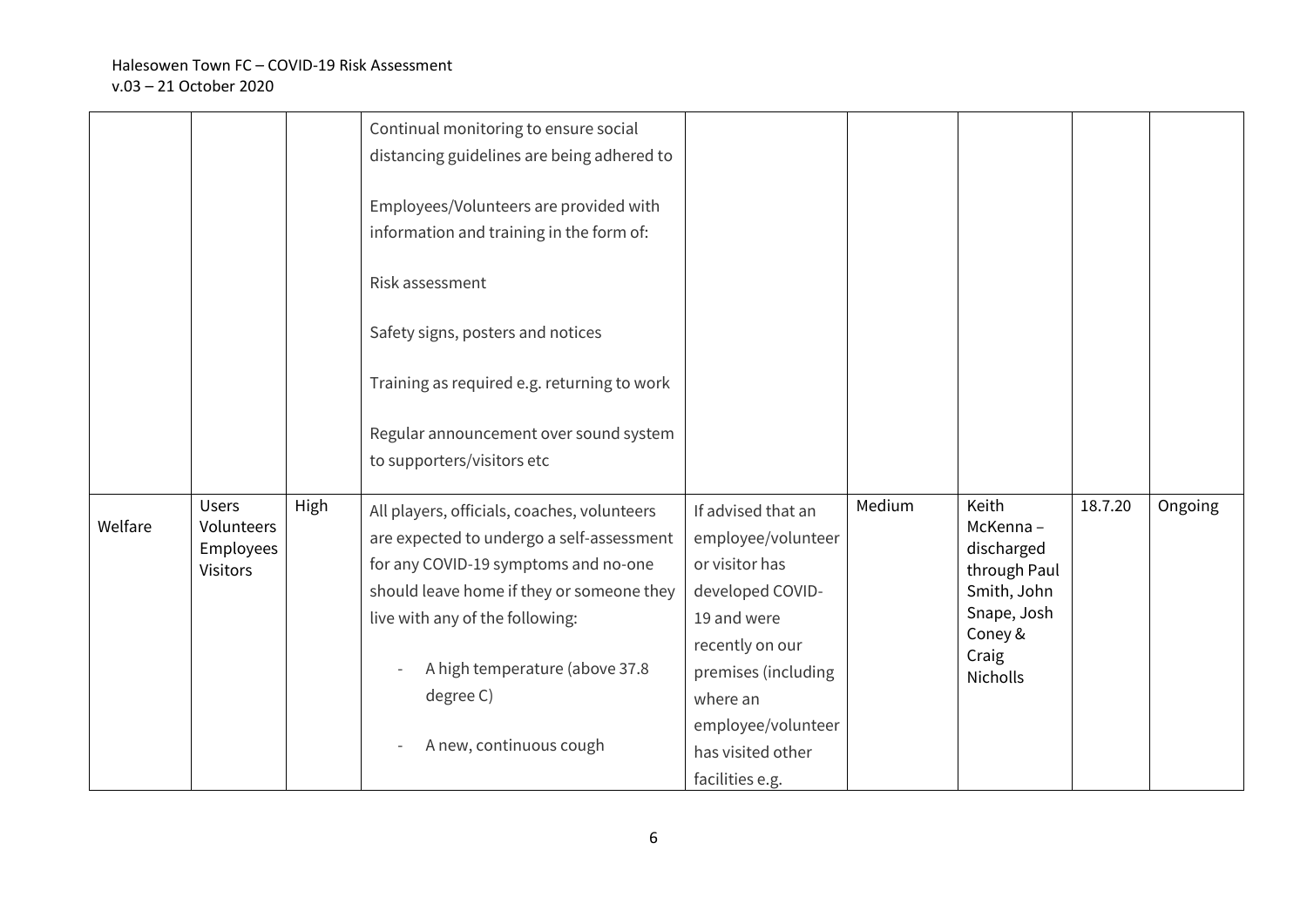|  | A loss or change to their sense of           | Halesowen College     |  |  |
|--|----------------------------------------------|-----------------------|--|--|
|  | smell or taste                               | training facilities), |  |  |
|  |                                              | we will follow        |  |  |
|  | This self-assessment is expected to take     | current government    |  |  |
|  | place before every training session and      | guidelines            |  |  |
|  | match - and definitely before individuals    |                       |  |  |
|  | mix with one another; our coaches have a     | Management will       |  |  |
|  | method through which they request &          | continually monitor   |  |  |
|  | collect player self-screen checks before     | the wellbeing of all  |  |  |
|  | they attend training; they check that        | employees and         |  |  |
|  | players have responded 'negative.' Anyone    | volunteers            |  |  |
|  | who selects 'positive' is told not to attend |                       |  |  |
|  | and to follow Government Guidance on         |                       |  |  |
|  | testing and self-isolating for the required  |                       |  |  |
|  | time                                         |                       |  |  |
|  |                                              |                       |  |  |
|  | Where required we will also utilise the      |                       |  |  |
|  | mobile temperature check if we suspect       |                       |  |  |
|  | there is an issue with an individual and if  |                       |  |  |
|  | necessary implement Government               |                       |  |  |
|  | guidelines                                   |                       |  |  |
|  |                                              |                       |  |  |
|  | Those with symptoms or living with other     |                       |  |  |
|  | individuals with symptoms should self-       |                       |  |  |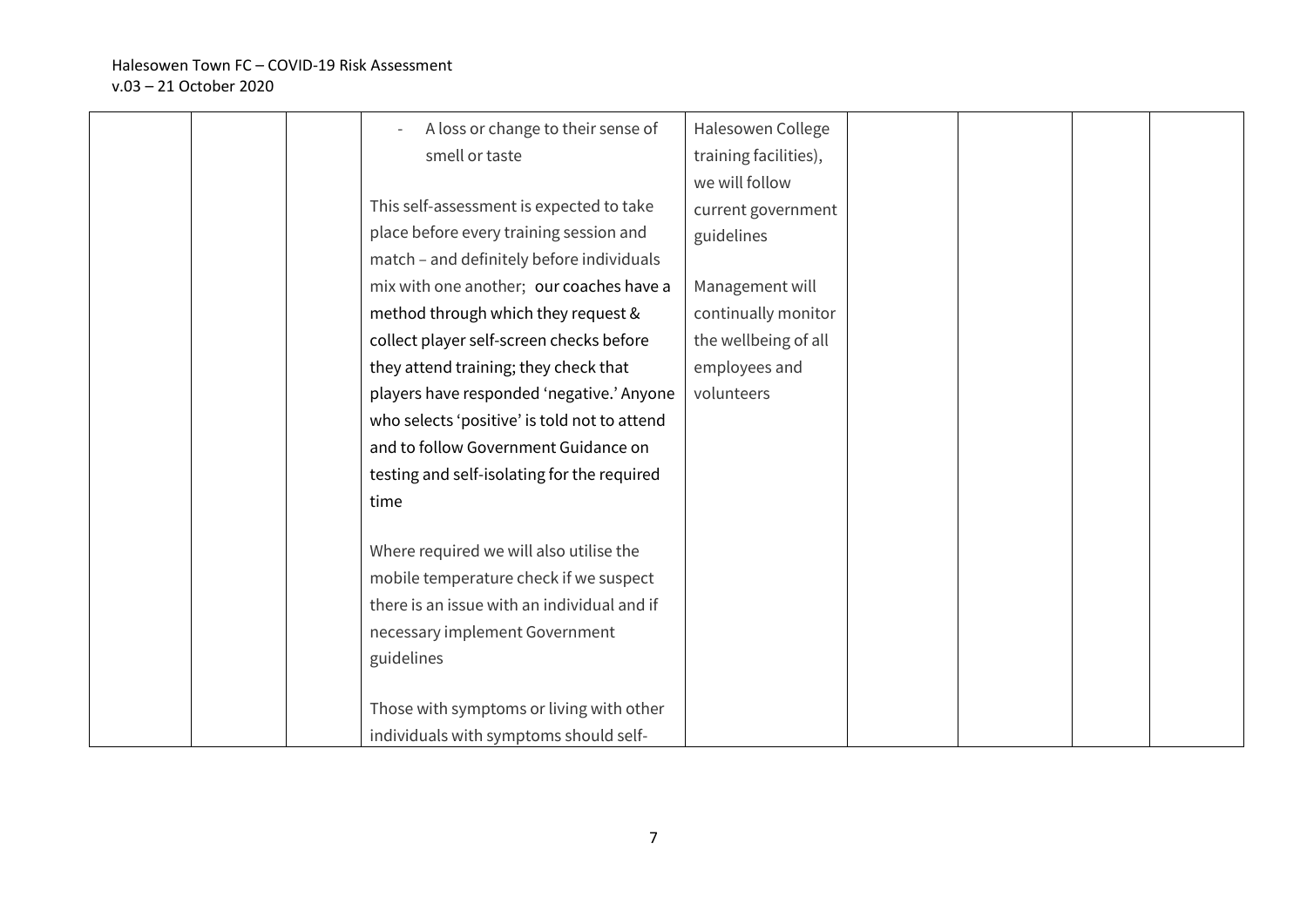|  | isolate in line with current government<br>guidelines                                                                                                                            |  |  |  |
|--|----------------------------------------------------------------------------------------------------------------------------------------------------------------------------------|--|--|--|
|  | Management will promote mental health &<br>wellbeing awareness to<br>volunteers/employees during the<br>Coronavirus outbreak and will offer<br>whatever support they can to help |  |  |  |
|  | References:                                                                                                                                                                      |  |  |  |
|  | https://www.mind.org.uk/information-<br>support/coronavirus-and-your-wellbeing/                                                                                                  |  |  |  |
|  | www.hseni.gov.uk/stress                                                                                                                                                          |  |  |  |
|  | www.hse.gov.uk/stress                                                                                                                                                            |  |  |  |
|  | https://www.efl.com/covid-19/                                                                                                                                                    |  |  |  |
|  | https://sgsa.org.uk/sport-without-<br>spectators-general-guidance/                                                                                                               |  |  |  |
|  | All water bottles will be labelled for each<br>player/coach and will only be utilised by<br>the specified player/coach                                                           |  |  |  |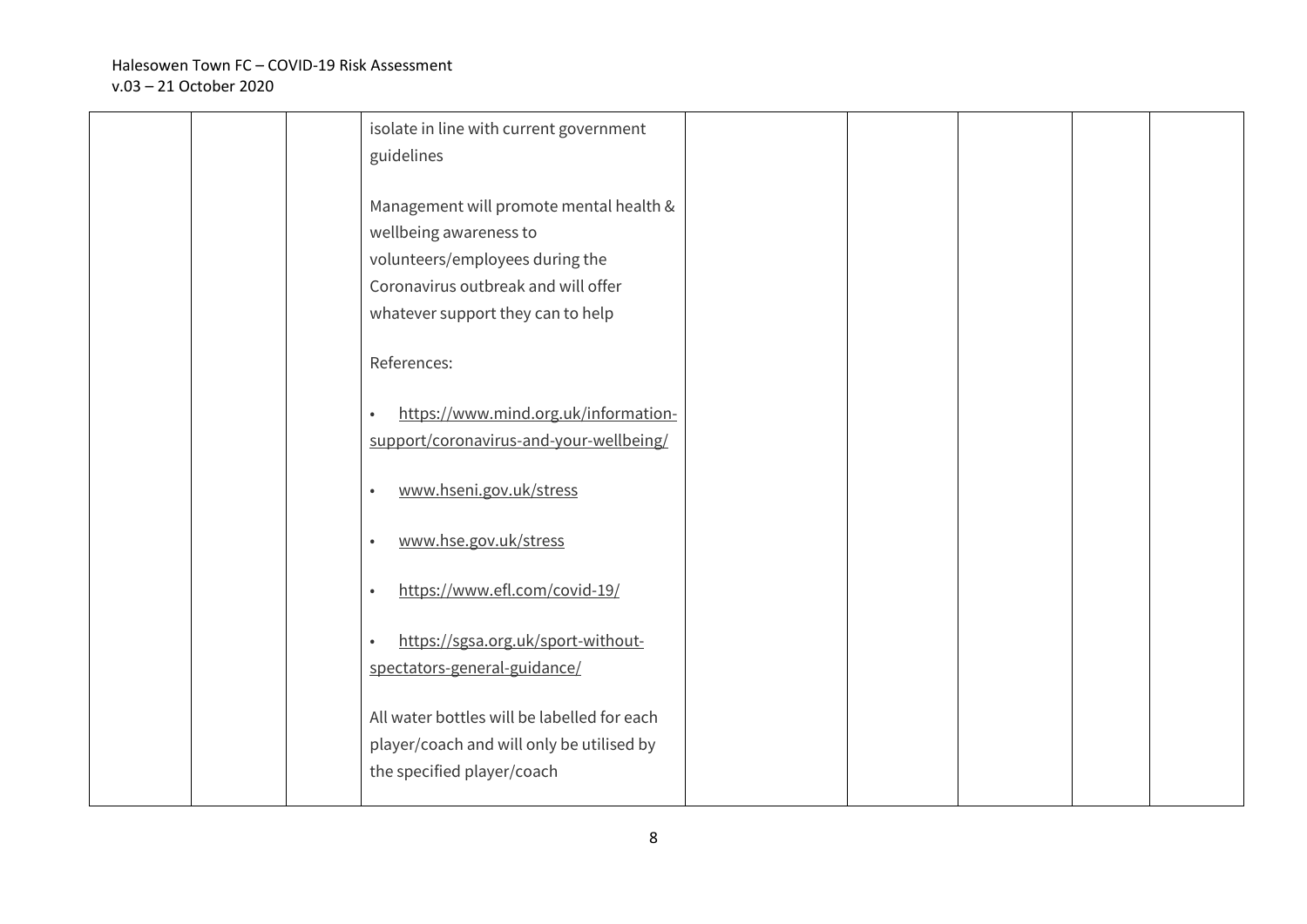|  | If possible, players/coaches should arrive    |  |  |  |
|--|-----------------------------------------------|--|--|--|
|  | already changed and have spare clothes to     |  |  |  |
|  | change into or will travel home in their kit  |  |  |  |
|  | and shower/change at home                     |  |  |  |
|  |                                               |  |  |  |
|  | Regular cleaning of the changing rooms        |  |  |  |
|  | has been instigated before every use and      |  |  |  |
|  | following every use - see section 'Keeping    |  |  |  |
|  | facilities & equipment clean'                 |  |  |  |
|  |                                               |  |  |  |
|  | Where this is not possible and changing       |  |  |  |
|  | rooms/showers are being utilised they will    |  |  |  |
|  | be minimised to the manager and starting      |  |  |  |
|  | 11 players and numbers tightly controlled     |  |  |  |
|  | to minimise any risk; doors/windows           |  |  |  |
|  | where possible will be opened to maximise     |  |  |  |
|  | ventilation                                   |  |  |  |
|  |                                               |  |  |  |
|  | A plastic screen for volunteers taking        |  |  |  |
|  | drinks orders has been provided in the        |  |  |  |
|  | social club and a process set in place to     |  |  |  |
|  | ensure that the bar staff are 2m from the     |  |  |  |
|  | individuals (now staff member ordering        |  |  |  |
|  | and collecting drinks) to be served insitu in |  |  |  |
|  | the supporters place in the stadium           |  |  |  |
|  |                                               |  |  |  |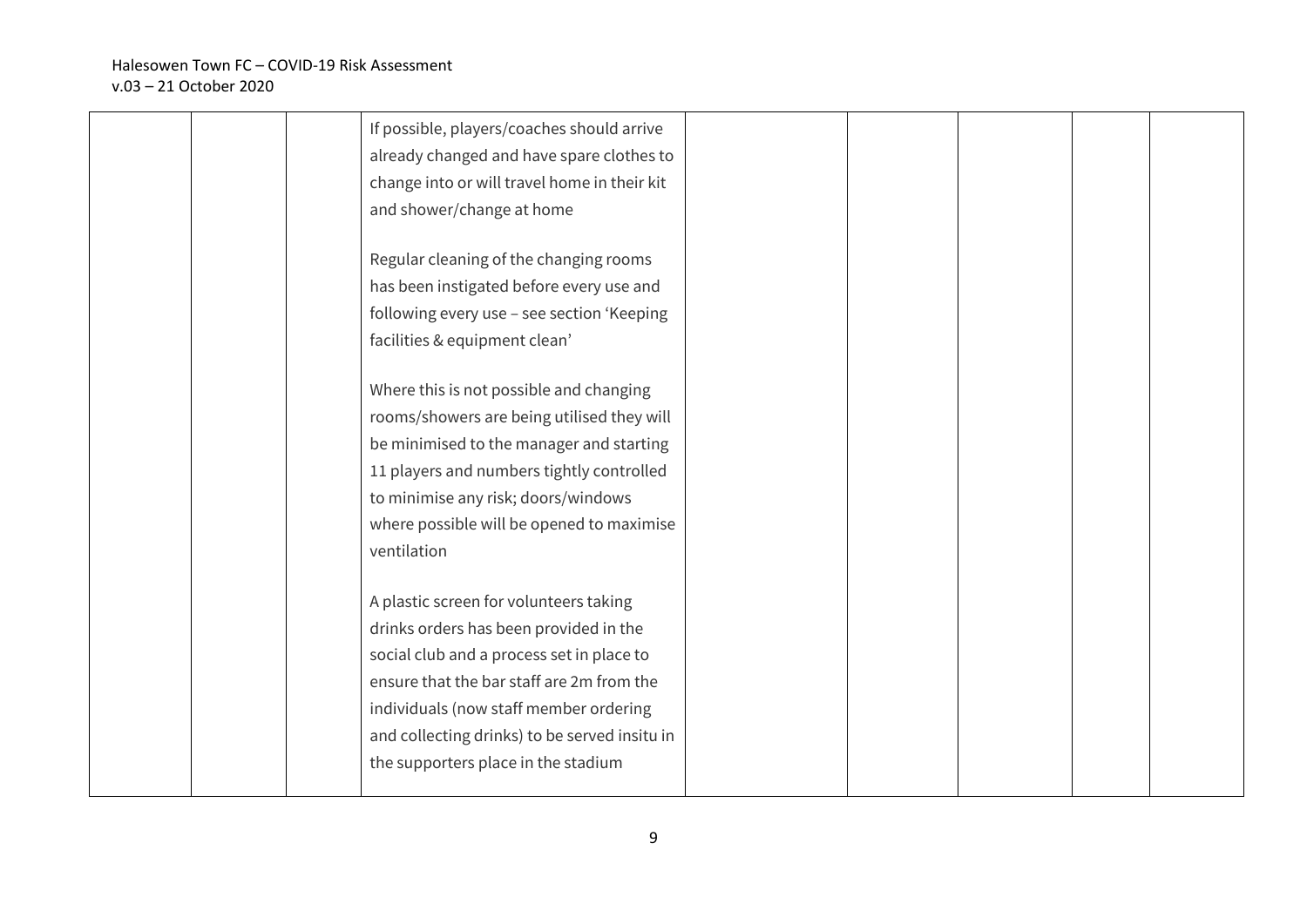| Travel to<br>and from<br>football<br>club | Volunteers<br>Employees | Medium | We will encourage all players to arrive for<br>training and matches by their own<br>personal car or by other means e.g.<br>walking or bike<br>Players will not car share outside their<br>household or social bubble unless<br>unavoidable<br>For Away matches we will make<br>arrangements for players to either travel<br>independently as specified above<br>However, where we need to use a coach it<br>will be restricted to players/coaches only<br>and we will operate social distancing and<br>everyone will be required to wear face<br>coverings e.g. 55-seater coach restricted to<br>a maximum of 30 individuals<br>Use of the Club minibus to transport kit<br>and players/coaches/volunteers overspill,<br>applying the same social distancing and all<br>wearing face coverings<br>Regular hand sanitising will be required<br>when travelling on a coach and/or club<br>minibus | Low | Keith<br>McKenna-<br>discharged<br>through Paul<br>Smith<br>(Players/Staff<br>Coach if<br>required)<br>John<br>Cooper/Dave<br>Hawley<br>(Minibus)<br>Academy use<br>of mini-bus -<br>Craig<br>Nicholls &<br>Josh Coney | 18.7.20 | Ongoing |
|-------------------------------------------|-------------------------|--------|-------------------------------------------------------------------------------------------------------------------------------------------------------------------------------------------------------------------------------------------------------------------------------------------------------------------------------------------------------------------------------------------------------------------------------------------------------------------------------------------------------------------------------------------------------------------------------------------------------------------------------------------------------------------------------------------------------------------------------------------------------------------------------------------------------------------------------------------------------------------------------------------------|-----|------------------------------------------------------------------------------------------------------------------------------------------------------------------------------------------------------------------------|---------|---------|
|                                           |                         |        |                                                                                                                                                                                                                                                                                                                                                                                                                                                                                                                                                                                                                                                                                                                                                                                                                                                                                                 |     |                                                                                                                                                                                                                        |         |         |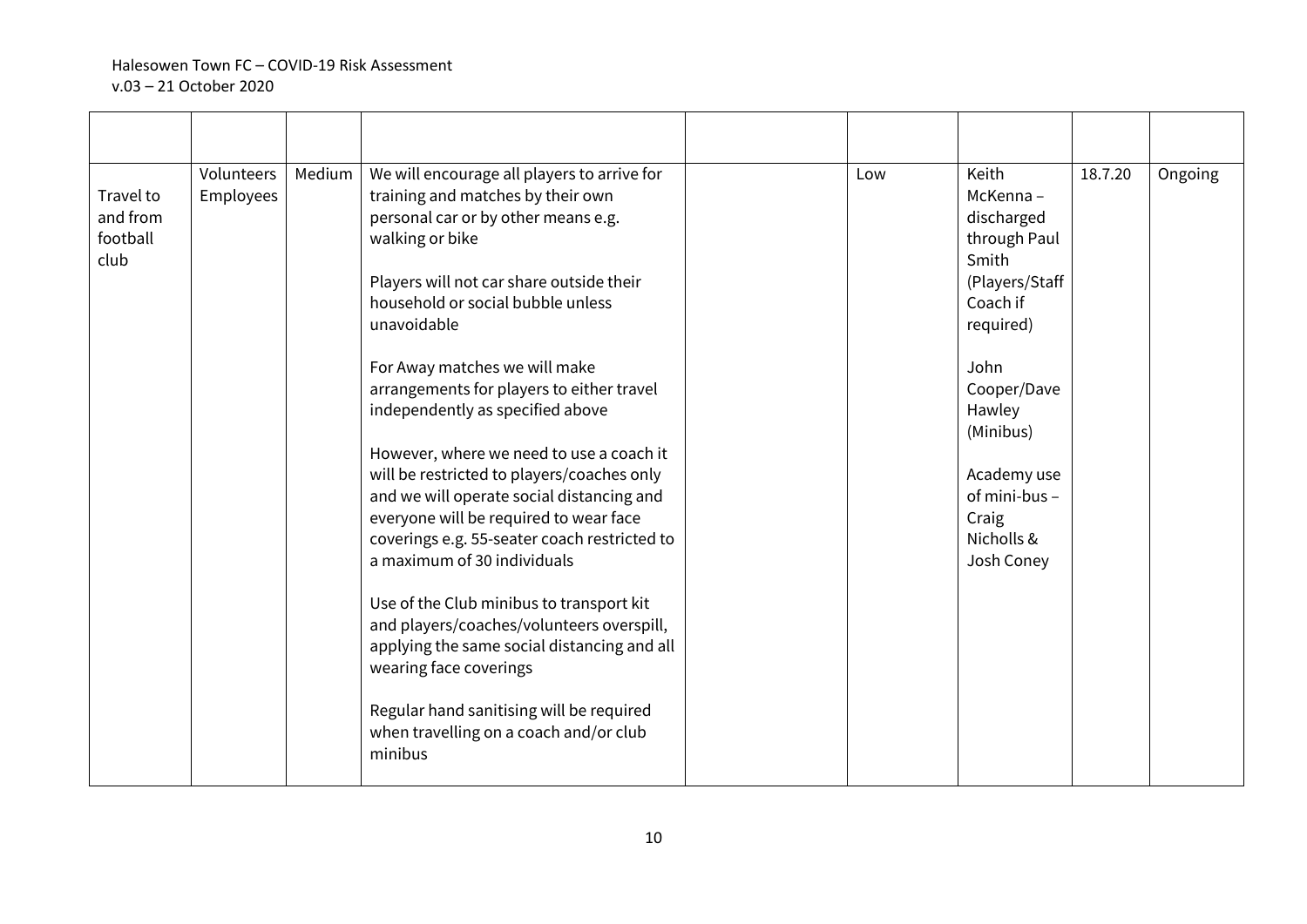|                            |                                         |        | Wash hands for at least 20 seconds or<br>sanitise hands always on exiting or re-<br>entering the vehicle<br>We will limit time spent at garages, petrol<br>stations, motorway services, instructing all<br>players/coaches and volunteers to wear<br>their masks, pay for any purchases using<br>contactless and to keep their distance<br>from others |     |                         |        |         |
|----------------------------|-----------------------------------------|--------|--------------------------------------------------------------------------------------------------------------------------------------------------------------------------------------------------------------------------------------------------------------------------------------------------------------------------------------------------------|-----|-------------------------|--------|---------|
| General<br>work            | <b>Users</b><br>Volunteers<br>Employees | Medium | Employees can continue to work from<br>home (where applicable) e.g. Academy                                                                                                                                                                                                                                                                            | Low | Karen<br><b>Brookes</b> | 4.7.20 | Ongoing |
| activities &<br>work areas | <b>Visitors</b>                         |        | Coaches                                                                                                                                                                                                                                                                                                                                                |     |                         |        |         |
| Off site                   |                                         |        | Where possible, the use of shared                                                                                                                                                                                                                                                                                                                      |     |                         |        |         |
| working                    |                                         |        | equipment has been prohibited or                                                                                                                                                                                                                                                                                                                       |     |                         |        |         |
| e.g. other                 |                                         |        | restricted e.g. desk/chair/ office                                                                                                                                                                                                                                                                                                                     |     |                         |        |         |
| training<br>facilities;    |                                         |        | equipment                                                                                                                                                                                                                                                                                                                                              |     |                         |        |         |
| working                    |                                         |        | Where wearing gloves is a requirement of                                                                                                                                                                                                                                                                                                               |     |                         |        |         |
| from home                  |                                         |        | the job, an adequate supply of these will                                                                                                                                                                                                                                                                                                              |     |                         |        |         |
|                            |                                         |        | be provided                                                                                                                                                                                                                                                                                                                                            |     |                         |        |         |
|                            |                                         |        |                                                                                                                                                                                                                                                                                                                                                        |     |                         |        |         |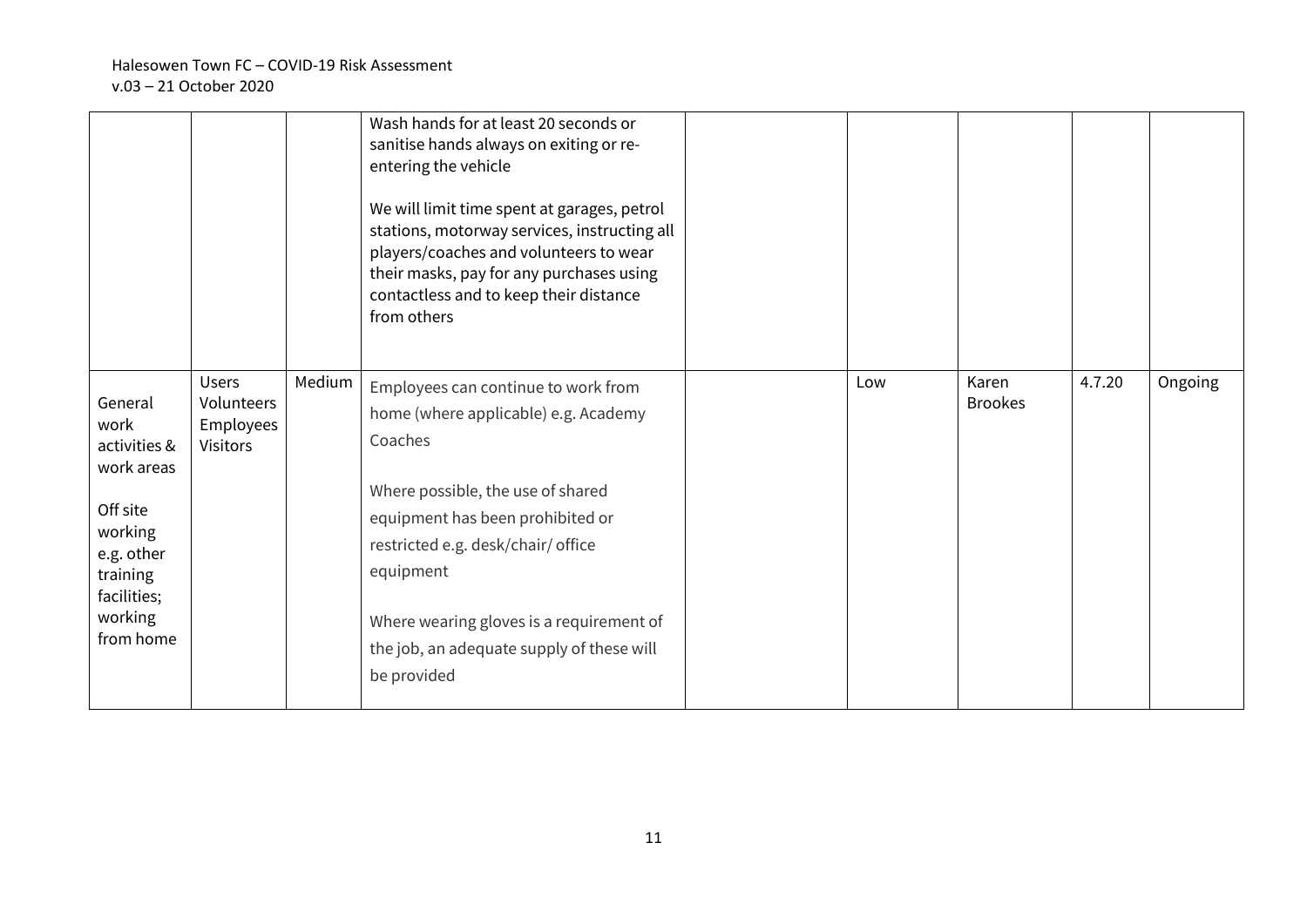|  | Employees/volunteers to be reminded that    |  |  |  |
|--|---------------------------------------------|--|--|--|
|  | wearing of gloves is not a substitute for   |  |  |  |
|  | good hygiene                                |  |  |  |
|  |                                             |  |  |  |
|  | Public Health guidance on the use of PPE    |  |  |  |
|  | (personal protective equipment) to protect  |  |  |  |
|  | against COVID-19 relates to health care     |  |  |  |
|  | settings. In all other settings individuals |  |  |  |
|  | are asked to observe social distancing      |  |  |  |
|  | measures and practice good hand hygiene     |  |  |  |
|  | behaviours                                  |  |  |  |
|  |                                             |  |  |  |
|  | Reference:                                  |  |  |  |
|  | https://www.hse.gov.uk/news/face-mask-      |  |  |  |
|  | ppe-rpe-coronavirus.htm                     |  |  |  |
|  |                                             |  |  |  |
|  | Personal protective equipment should be     |  |  |  |
|  | used, and will be provided where social     |  |  |  |
|  | distancing is not an option due to the      |  |  |  |
|  | nature of the work being carried out e.g.   |  |  |  |
|  | café volunteers working within close        |  |  |  |
|  | proximity                                   |  |  |  |
|  |                                             |  |  |  |
|  | If employees/volunteers wish to use their   |  |  |  |
|  | own Personal protective equipment, this is  |  |  |  |
|  | a personal preference,                      |  |  |  |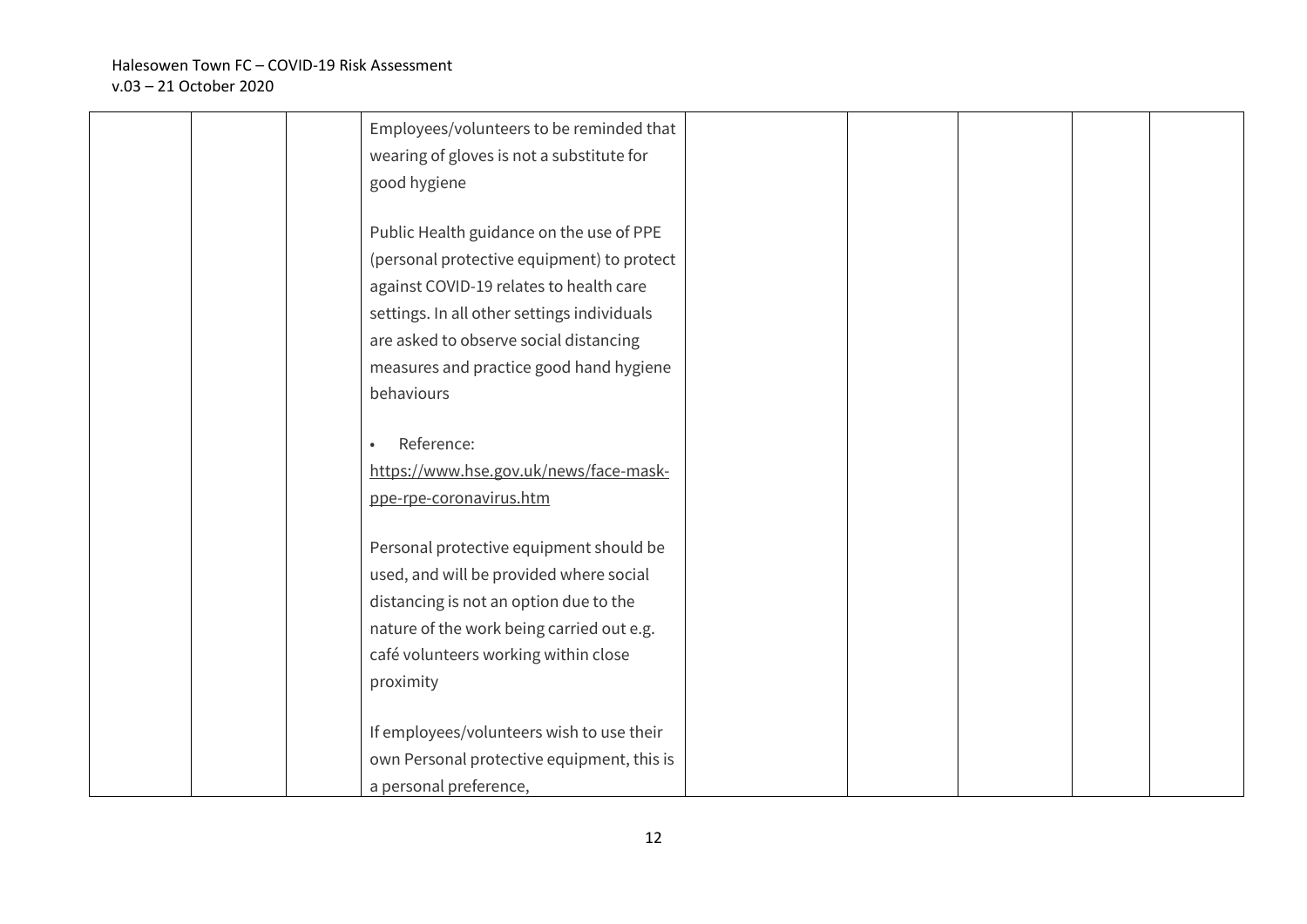|                      |                                                            |      | employees/volunteers will need to provide<br>their own mask and ensure that they are<br>disposed of / washed appropriately                                                                                                                                                                                                                                                                                                                                                                                                                                                                                                                                                                                                                                                                                                                                                                                                                                                                  |            |                                                                                                                                                |         |         |
|----------------------|------------------------------------------------------------|------|---------------------------------------------------------------------------------------------------------------------------------------------------------------------------------------------------------------------------------------------------------------------------------------------------------------------------------------------------------------------------------------------------------------------------------------------------------------------------------------------------------------------------------------------------------------------------------------------------------------------------------------------------------------------------------------------------------------------------------------------------------------------------------------------------------------------------------------------------------------------------------------------------------------------------------------------------------------------------------------------|------------|------------------------------------------------------------------------------------------------------------------------------------------------|---------|---------|
| Football<br>Activity | <b>Users</b><br>Volunteers<br>Employees<br><b>Visitors</b> | High | We will support the NHS test and trace<br>efforts by using the QR Code which is<br>displayed around the football stadium or<br>to collating name and contact information<br>on participants at all training and matches<br>This information will be stored for a<br>minimum of 21 days in line with the<br>Government Recreational Team Sport<br>Framework and collected and processed in<br>accordance with the Data protection Act<br>2018 and GDPR principles<br>Signage is provided to remind players to<br>undertake hygiene practices<br>Any player or coach that is symptomatic or<br>living with someone who is symptomatic<br>must self-isolate at home and will not<br>attend training sessions or matches<br>Bibs will only be used where necessary and<br>will not be swapped during any exercise.<br>Equipment e.g. balls, bibs, cones,<br>goalposts etc will be regularly wiped down<br>with appropriate cleaning equipment and<br>cleaned thoroughly and after every season. | Medium/Low | Keith<br>McKenna-<br>discharged<br>through Paul<br>Smith, John<br>Snape, Josh<br>Coney, Craig<br>Nicholls and<br>Anita<br>Sargeant<br>(Physio) | 18.8.20 | Ongoing |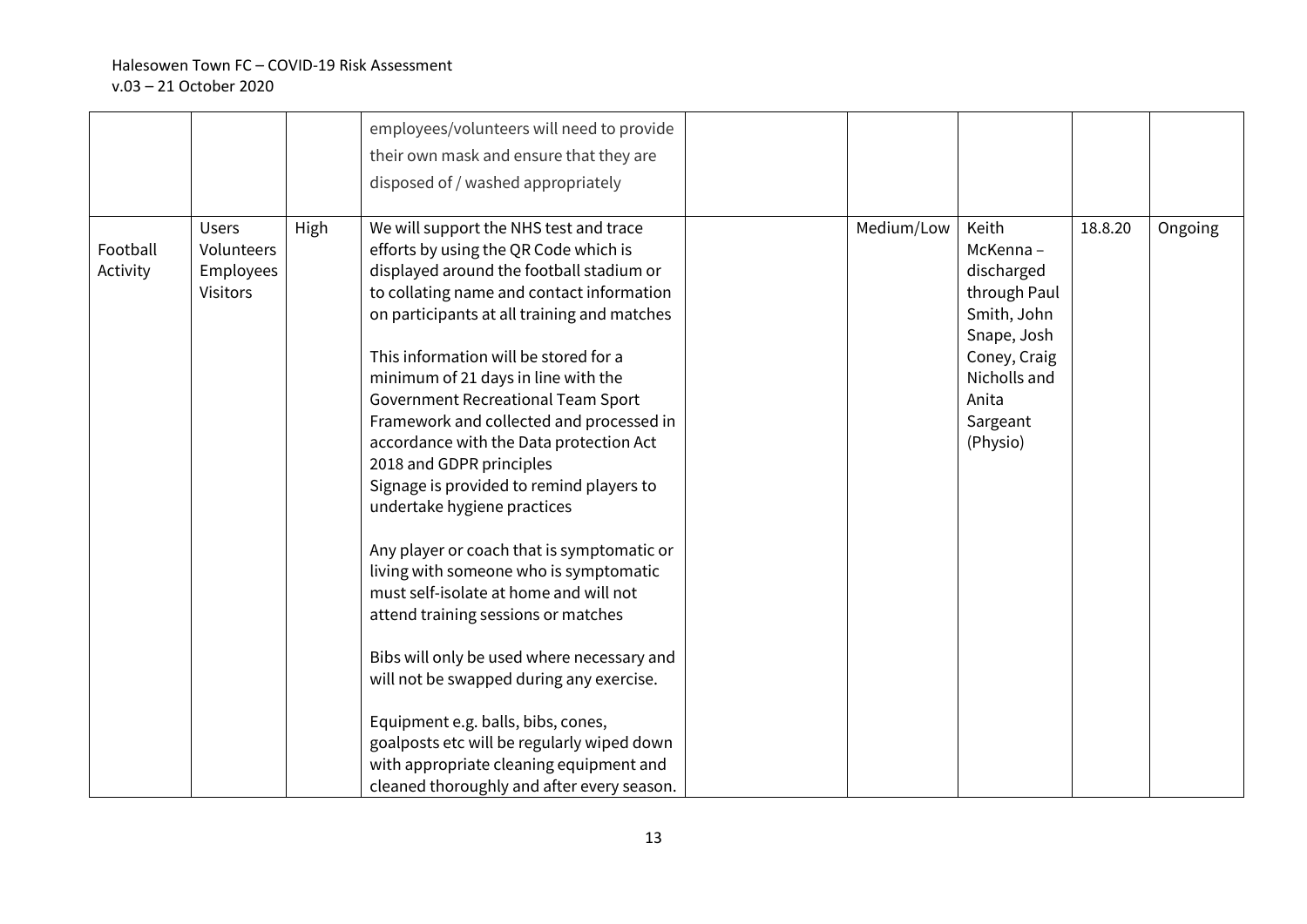|                           |                                                            |        | Whilst cleaning equipment<br>volunteers/players/coaches will wear face<br>mask and gloves during this process<br>All first aid and medical care will be<br>provided in line with FA First Aid Guidance<br>and/or Return to Grassroots Football<br>guidance                                                                                                                                                                                                                                                                                                                                                                                                                                                                                    |     |                                                   |        |          |
|---------------------------|------------------------------------------------------------|--------|-----------------------------------------------------------------------------------------------------------------------------------------------------------------------------------------------------------------------------------------------------------------------------------------------------------------------------------------------------------------------------------------------------------------------------------------------------------------------------------------------------------------------------------------------------------------------------------------------------------------------------------------------------------------------------------------------------------------------------------------------|-----|---------------------------------------------------|--------|----------|
| Spectators/<br>Gatherings | <b>Users</b><br>Volunteers<br>Employees<br><b>Visitors</b> | Medium | Once FA/League guidance has been<br>provided e.g. spectator capacity, we intend<br>to action the following:<br>Utilising one-way markings to safely walk<br>around the ground and use the facilities<br>e.g. social club; toilets; shop;<br>2m social distancing floor markings<br>Within the Harry Rudge seated stand,<br>where and if necessary (the rule of six is<br>being followed and individuals are<br>ensuring they are social distancing), we<br>will restrict use of alternate rows and<br>nominated seats to maintain social<br>distancing<br>Within the Shed End enclosed stand we are<br>utilising pens with barriers/chains & wrist<br>bands to ensure the rule of six and social<br>distancing is enforced - stewards monitor | Low | Dave Hawley<br>to oversee<br>supported by<br>team | 5.9.20 | Complete |